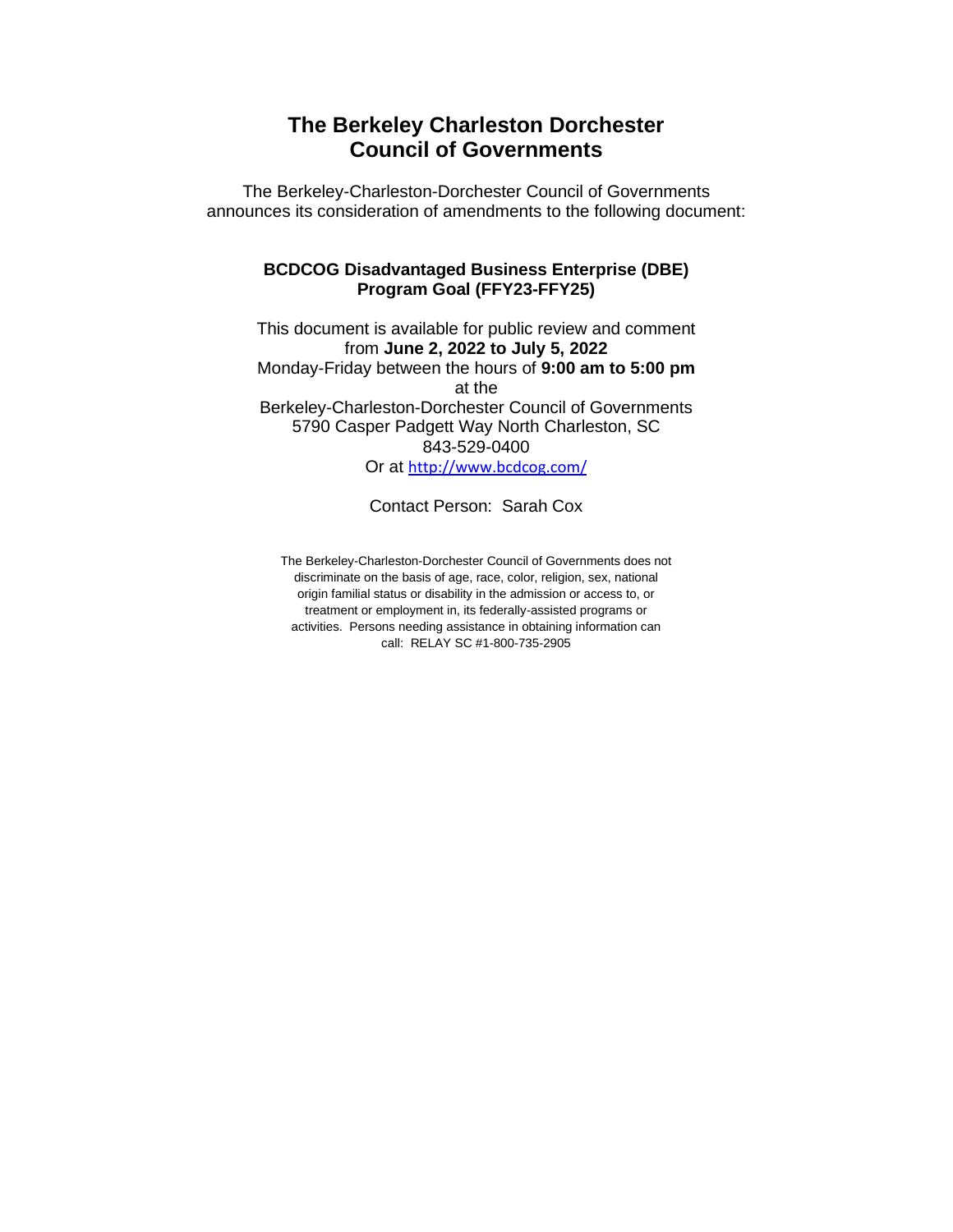

| Date:    | May 17, 2022                                                      |
|----------|-------------------------------------------------------------------|
| To:      | <b>BCDCOG Board of Directors</b>                                  |
| From:    | Ronald E. Mitchum, Executive Director                             |
| Subject: | FHWA Disadvantaged Business Enterprise Program Goal (FFY23-FFY25) |
|          |                                                                   |

The **United States Department of Transportation (U.S. DOT**) encourages participation of small businesses and businesses owned by socially- and economically-disadvantaged individuals in state and local procurement. Through its **Disadvantaged Business Enterprise (DBE)** Program, U.S. DOT requires state and local transportation agencies that receive federal financial assistance to establish DBE participation goals, report on prime and subcontract participation, and identify strategies for increasing participation if an agency falls short of its goal.<sup>i</sup> The Federal Highway **Administration (FHWA)** is a division within U.S. DOT that specializes in highway transportation. This memorandum documents DBE participation on FHWA-assisted expenditures by BCDCOG for **Federal Fiscal Year (FFY) 2020 through FFY 2022** and recommends a revised DBE goal for FFY 2023 through FFY 2025.

**[Figure 1](#page-1-0)** summarizes BCDCOG's historic DBE goals and levels of DBE participation on U.S. DOTassisted contracts between FFY 2009 and FFY 2019, ii as well as FHWA-assisted contracts between FFY 2020 and FFY 2022. BCDCOG recommends increasing its DBE participation from 5.0% between FFY 2020 and FFY 2022 to **6.0% between FFY 2023 and FFY 2025.**

<span id="page-1-1"></span>

| Evaluation      |             | <b>DBE</b>            | DBE                  |                     |
|-----------------|-------------|-----------------------|----------------------|---------------------|
| Period          | Contract    | Participation         | Participation        |                     |
|                 | Assistance  | Goal                  | Rate                 | Means.              |
| FFY 2009        | U.S. DOT    | 3.0%iii               | 7.7%iv               | 100.0% Race-neutral |
| <b>FFY 2010</b> | U.S. DOT    | $3.0\%$ <sup>v</sup>  | 7.7%vi               | 100.0% Race-neutral |
| FFY 2011-2013   | U.S. DOT    | $3.0%$ <sup>vii</sup> | 0.0%                 | 100.0% Race-neutral |
| FFY 2014-2016   | U.S. DOT    | 3.4% <sup>viii</sup>  | 0.0%                 | 100.0% Race-neutral |
| FFY 2017-2019   | U.S. DOT    | $3.5%$ ix             | $4.2%$ <sup>ix</sup> | 100.0% Race-neutral |
| FFY 2020-2022   | <b>FHWA</b> | 5.0%                  | 6.6%                 | 100.0% Race-neutral |
| FFY 2023-2025   | <b>FHWA</b> | 6.0%                  |                      | 100.0% Race-neutral |

<span id="page-1-0"></span>*Figure 1: DBE Goals (FFY 2009 - FFY 2025)*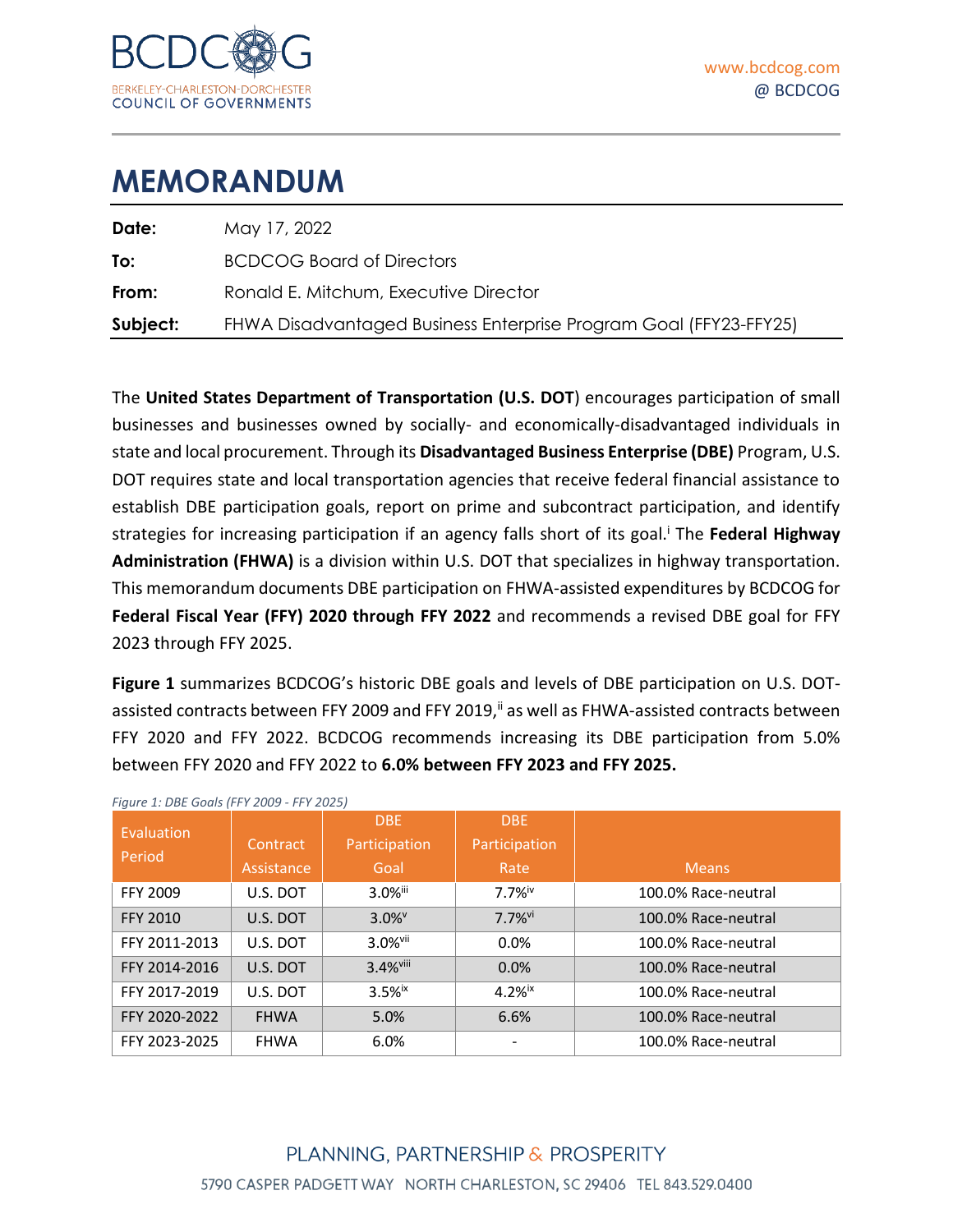### **BCDCOG's DBE Program Policies**

To help ensure that small and disadvantaged businesses have an equal opportunity to participate and receive U.S. DOT-assisted contracts in the Berkeley-Charleston-Dorchester region, BCDCOG established a regional DBE Program.<sup>x</sup> Below are the seven policies that guide BCDCOG's DBE Program:

- 1. Safeguard against discrimination and promote a level playing field in the award and administration of U.S. DOT-assisted contracts
- 2. Narrowly tailor BCDCOG's DBE Program so that it conforms to all applicable laws
- 3. Make sure that only firms that meet federal eligibility standards are permitted to participate in the DBE Program
- 4. Identify and develop a good rapport with eligible small and disadvantaged businesses that can provide BCDCOG with required materials, equipment, supplies, and services
- 5. Develop educational materials to acquaint prospective small and disadvantaged businesses with BCDCOG's contract procedures and requirements
- 6. Listen to feedback and remove barriers to participation of small and disadvantaged businesses during the bidding, award, and administration of U.S. DOT-assisted contracts
- 7. Assist in the development of small and disadvantaged businesses so that they can compete successfully outside of BCDCOG's DBE Program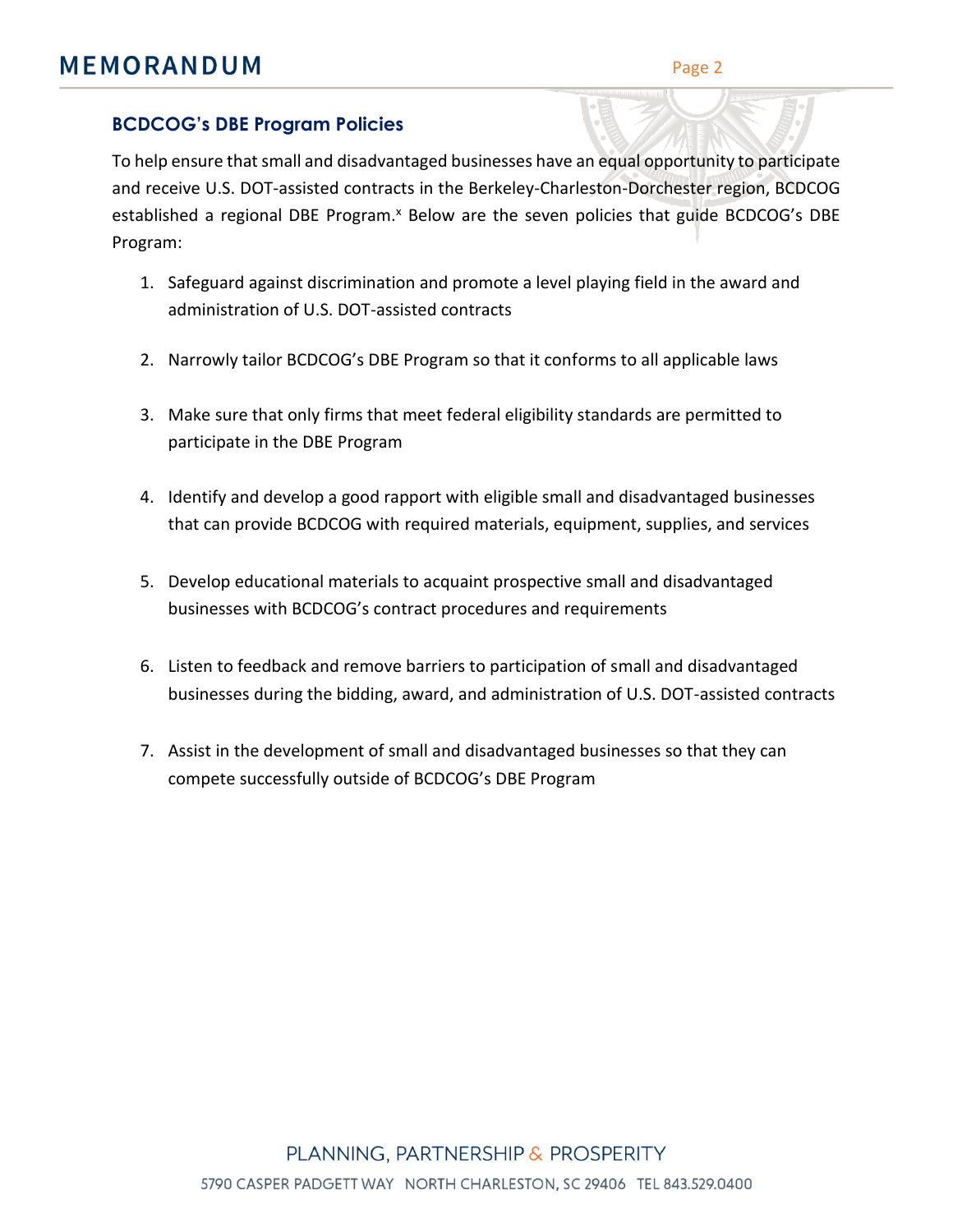### **DBE Participation (FFY20-FFY22)**

**[Figure 2](#page-3-0)** shows a summary of small and disadvantaged businesses participation on BCDCOG's four FHWA-assisted contracts between FFY 2020 and FFY 2022. Currently, this summary does not include the second period of FFY 2022 because, as of the time of this memorandum, this period had not concluded. In addition, the figure only represents FHWA funds on a given contract. For example, FHWA required 20.0% of funding for the *Regional Freight Plan* to come from a nonfederal source. Therefore, only 80.0% of the total cost of the project is considered as FHWAassisted funds.

Overall, 6.6% of FHWA-assisted funds for FFY 2020 through FFY 2022 went to firms certified as DBEs by the **South Carolina Department of Transportation** (SCDOT), and all procurement for these contracts was conducted by race-neutral means. This DBE participation rate exceeds BCDCOG's DBE participation goal of 5.0% for FFY 2020 through FFY 2022. Because BCDCOG exceeded its DBE participation goal, no shortfall analysis was conducted for FFY 2020 through FFY 2022.

| <b>BCDCOG Project</b>                                                 | DBE Participation on FHWA-assisted Contracts |                                          |                                    |                                          |  |  |  |
|-----------------------------------------------------------------------|----------------------------------------------|------------------------------------------|------------------------------------|------------------------------------------|--|--|--|
| (Percent Federal Funds)                                               | <b>FFY 2020</b>                              | <b>FFY 2021</b>                          | FFY 2022*                          | <b>Project Total</b>                     |  |  |  |
| <b>Bike/Ped Safety</b><br>(80%)                                       | $***$                                        | $***$                                    | 0.0%<br>(50.00/<br>\$17,430.46     | 0.0%<br>(50.00/<br>\$17,430.46           |  |  |  |
| <b>CHATS Regional ITS</b><br>Architecture &<br>Deployment Guide (80%) | $***$                                        | **                                       | $***$                              | $***$                                    |  |  |  |
| <b>CHATS Travel Demand</b><br>Model Expansion (80%)                   | $***$                                        | $***$                                    | $***$                              | $***$                                    |  |  |  |
| I-526 Commuter Services<br>(90%)                                      | 0.0%<br>(50.00/<br>\$23,535.00               | 0.0%<br>(50.00/<br>\$240.66              | $***$                              | 0.0%<br>(50.00/<br>\$23,775.66           |  |  |  |
| Regional Freight Plan<br>(80%)                                        | 0.0%<br>( \$10,174.38/<br>\$220,027.61)      | 0.0%<br>( \$18, 810.85/<br>\$192,010.49) | $***$                              | 7.0%<br>(528, 985.23)<br>\$412,038.10)   |  |  |  |
| US-52 Corridor Study<br>(80%)                                         | $***$                                        | 7.3%<br>( \$31,687.75/<br>\$432,619.31)  | 1.4%<br>(5571.94/<br>\$41,999.56\$ | 0.0%<br>( \$32, 259.70/<br>\$474,618.87) |  |  |  |
| <b>DBE Participation</b>                                              | 0.0%                                         | 8.1%                                     | 1.0%                               | 6.6%                                     |  |  |  |
| <b>Race-Neutral Means</b>                                             | 100.0%                                       | 100.0%                                   | 100.0%                             | 100.0%                                   |  |  |  |
| Race-Conscious Means                                                  | 0.0%                                         | 0.0%                                     | 0.0%                               | 0.0%                                     |  |  |  |

<span id="page-3-0"></span>*Figure 2: Summary of DBE Participation on FHWA-assisted Contracts (FFY 2020 - FFY 2022)*

\* Does not include the second period of FFY 2022 (April 1, 2022 - September 30, 2022)

\*\* No FHWA-assisted funds were expended for this project during this FFY

See the **Appendix** for project-by-project DBE participation over each individual semi-annual reporting period.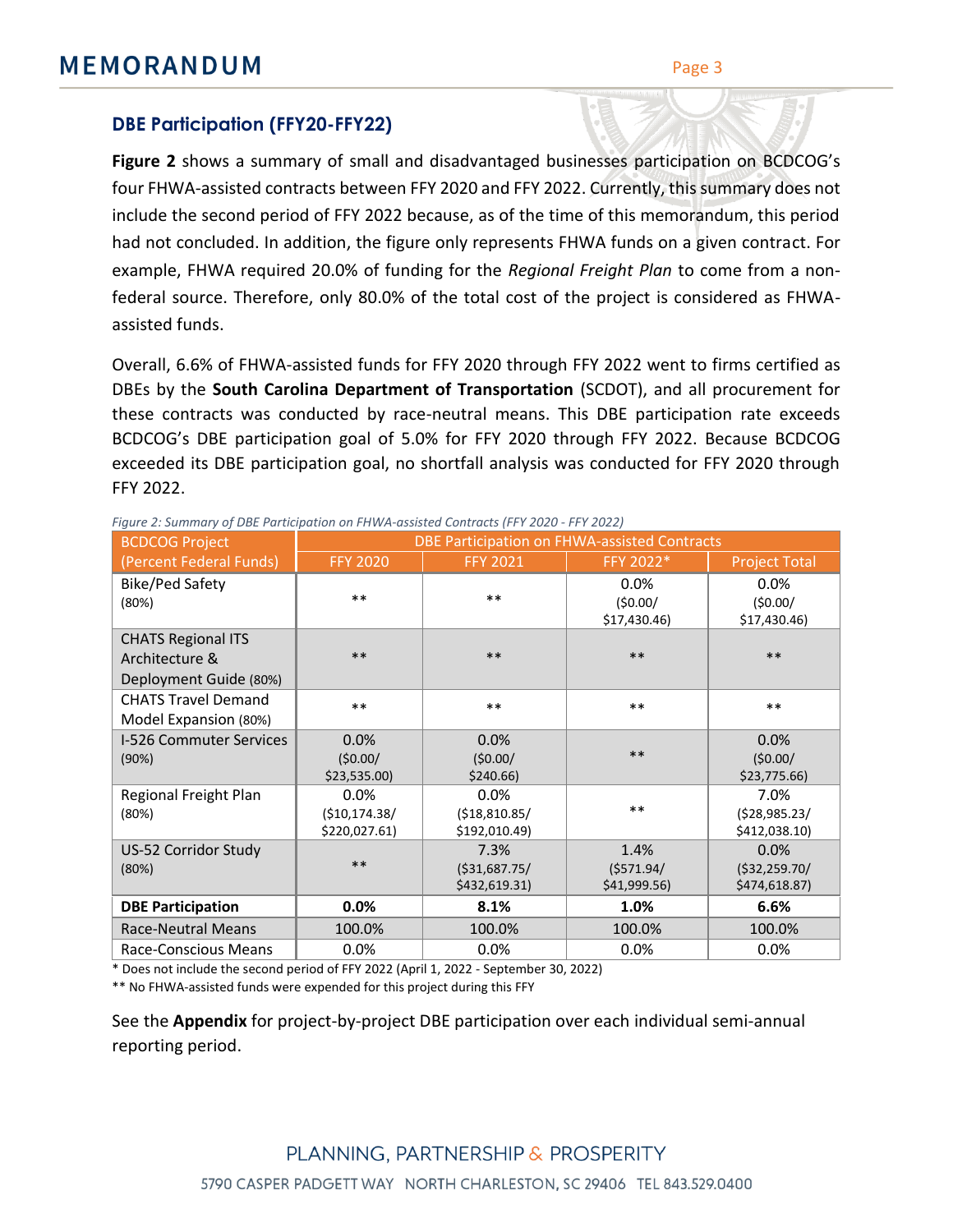### **DBE Participation Goal (FFY23-FFY25)**

Although U.S. DOT does not mandate a quota for small and disadvantaged business participation, it established a 10.0% national participation goal in 2011. $^{xi}$  U.S. DOT uses this aspirational goal as a benchmark to evaluate progress towards increased participation at the national level but does not require BCDCOG and other recipients of federal assistance to use the same goal. Instead, U.S. DOT requires recipients to set an overall participation goal for all projects, plans, and programs receiving federal funding in the agency's local market area.

**[Figure 3](#page-4-0)** shows BCDCOG's local market area which encompasses Berkeley, Charleston, and Dorchester counties in South Carolina. This local market area aligns with BCDCOG's planning boundaries, and historically most transportation-related contracts for BCDCOG's projects, plans, and programs have been awarded to firms headquartered or with satellite offices within this region.



#### <span id="page-4-0"></span>*Figure 3: Map of BCDCOG's Market Area*

PLANNING, PARTNERSHIP & PROSPERITY 5790 CASPER PADGETT WAY NORTH CHARLESTON, SC 29406 TEL 843.529.0400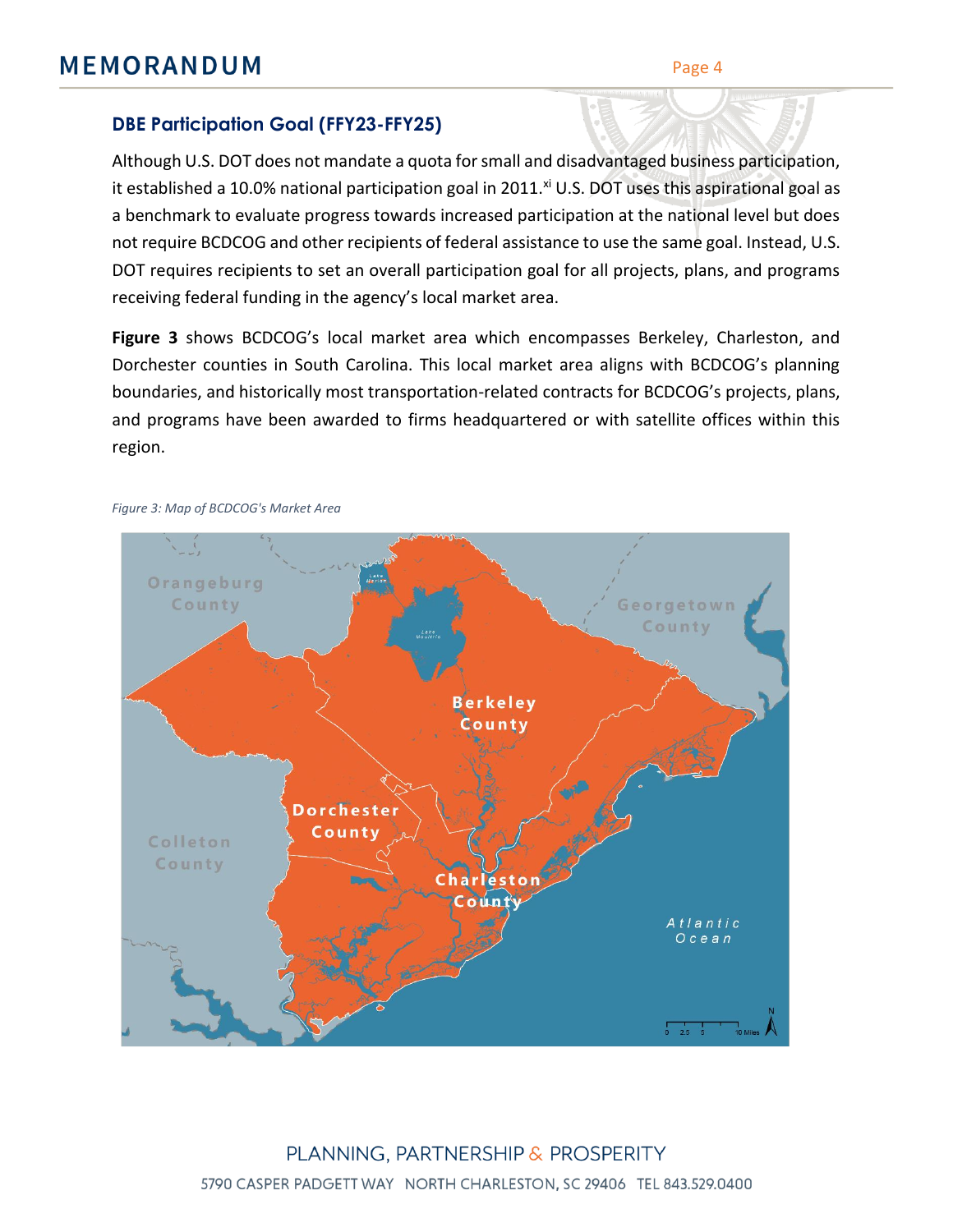To set its DBE Program participation goal, BCDCOG follows U.S. DOT's two-step process:

Step 1: Identify the relative availability of DBE-certified firms that are "ready, willing, and able" to participate in BCDCOG's upcoming projects and procurement activities.

Step 2: Adjust the baseline figure of DBE-certified firms based on knowledge of local market conditions.

#### **Step 1: Baseline of Available DBEs**

First, U.S. DOT requires that BCDCOG identify a baseline number of DBE-certified firms that are available to compete for anticipated contracts between FFY 2023 and FFY 2025. The baseline must be a fair and accurate representation of businesses that are available and eligible to meet BCDCOG's anticipated procurement needs.

**[Figure 4](#page-5-0)** lists BCDCOG's anticipated FHWA-assisted project expenditures for FFY 2023 through FFY 2025. Overall, BCDCOG anticipates awarding approximately \$2,590,000 in FHWA-assisted contracts over the next three FFYs. Contracts for the *CHATS Regional Intelligent Transportation Systems Architecture (ITS) & Deployment Guide* (5.0% overall DBE participation and 3.4% anticipated between FFY 2023 and FFY 2025) and the *CHATS Travel Demand Model Expansion* (0.0% anticipated DBE participation between FFY 2023 and FFY 2025) have already been awarded.

| rigure 4: Anticipated FHWA-assisted Contracts (FF1 2023-FF1 2025)<br><b>BCDCOG Project</b> |                          | Anticipated DBE Participation on FHWA-assisted Contracts |                 |                 |                |  |
|--------------------------------------------------------------------------------------------|--------------------------|----------------------------------------------------------|-----------------|-----------------|----------------|--|
| (Percent Federal Funds)                                                                    | <b>Services</b>          | <b>FFY 2023</b>                                          | <b>FFY 2024</b> | <b>FFY 2025</b> | Total          |  |
| <b>CHATS ITS</b><br>Architecture* (80%)                                                    | Planning/<br>Engineering | \$171,568.00                                             | \$78,664        | $***$           | \$250,232.00   |  |
| <b>CHATS Travel</b><br>Demand Model<br>Expansion* (80%)                                    | Planning/<br>Engineering | \$232,675.20                                             | $***$           | $***$           | \$232,675.20   |  |
| <b>ITS System</b><br>Implementation                                                        | Planning/<br>Engineering | $**$                                                     | \$640,000       | \$640,000       | \$1,600,000    |  |
| (80%)                                                                                      | Construction             |                                                          | \$160,000       | \$160,000       |                |  |
| Freight Model (80%)                                                                        | Planning/<br>Engineering | $***$                                                    | \$250,400       | \$50,400        | \$300,800      |  |
| US-17A Corridor<br>Study (80%)                                                             | Planning/<br>Engineering | \$160,000                                                | $***$           | $***$           | \$160,000      |  |
| <b>US-17A Access</b><br>Management Study<br>(80%)                                          | Planning/<br>Engineering | \$48,000                                                 | $***$           | $***$           | \$48,000       |  |
| Total                                                                                      |                          | \$612,243.20                                             | \$1,129,064.00  | \$850,400.00    | \$2,591,707.20 |  |

<span id="page-5-0"></span>*Figure 4: Anticipated FHWA-assisted Contracts (FFY 2023-FFY 2025)*

\* Contract has already been awarded

\*\* No anticipated FHWA-assisted funds during this FFY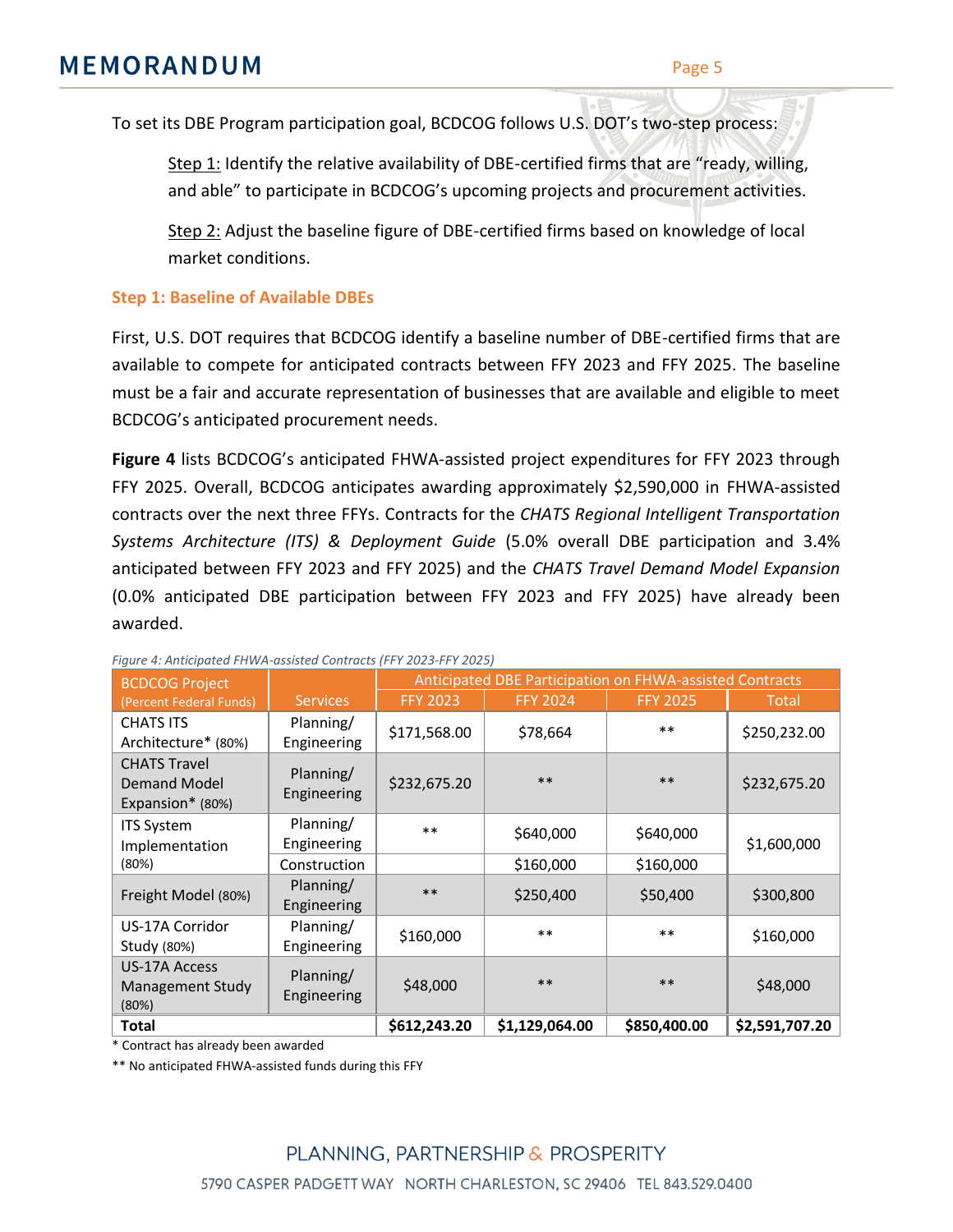**[Figure 5](#page-6-0)** separates the anticipated project costs from [Figure 4](#page-5-0) into individual industry service areas using the **North American Industry Classification System (NAICS)**. In general, approximately half of the anticipated FHWA-assisted contracts will go towards planning/engineering services (NAICS Code 541330) and half will go towards construction (NAICS Code 237310). According to the most recent U.S. Census Bureau's County Business Pattern data (2020) for Berkeley, Charleston and Dorchester counties, there are a total of 315 firms available in these two industries. SCDOT certifies the eligibility of firms to participate DBE programs in South Carolina, and Column C in [Figure 5](#page-6-0) summarizes the number of small and disadvantaged businesses from SCDOT's directory of DBE-certified businesses. Among the planning/engineering and construction industries, there are 14 DBEs certified by SCDOT within the region that are "ready, willing, and able" to compete for BCDCOG projects or 4.4% of all firms in the industry.

To gain a more accurate representation of the precent of total firms that are available to assist BCDCOG on anticipated projects between FFY 2023 and FFY 2025, the percent of DBE-eligible firms for each individual industry code was multiplied by the percent of total FHWA-assisted funds for that given industry. This "weighted" representation shows that **approximately 6.2%** of the firms available to work on BCDCOG's anticipated projects are SCDOT-certified DBE firms.

|              |                                           | A                    | B              | C                          | D                      | Ε            |            |
|--------------|-------------------------------------------|----------------------|----------------|----------------------------|------------------------|--------------|------------|
|              |                                           |                      | % Total        |                            |                        | %            |            |
|              |                                           |                      | FHWA-          | <b>Eligible</b>            |                        | Eligible     | Relative   |
| <b>NAICS</b> |                                           | <b>FHWA-assisted</b> | assisted       | DBE                        |                        | <b>DBE</b>   | <b>DBE</b> |
| Code         | <b>NAICS Industry</b>                     | <b>Funds</b>         | <b>Funds</b>   | <b>Firms</b>               | <b>All Firms</b>       | <b>Firms</b> | Available  |
|              |                                           |                      |                |                            | U.S.                   |              |            |
|              | Reference                                 | Figure 4             | $[A/\Sigma A]$ | <b>SCDOT<sup>xii</sup></b> | Census <sup>xiii</sup> | [C/D]        | [BXE]      |
| 237310       | Highway, Street, & Bridge<br>Construction | \$1,280,000.00       | 49.4%          | 9                          | 98                     | 9.2%         | 4.5%       |
|              |                                           |                      |                |                            |                        |              |            |
| 541330       | <b>Engineering Services</b>               | \$1,311,707.20       | 50.6%          | 7                          | 217                    | 3.2%         | 1.6%       |
| Total        |                                           | \$2,591,707.20       | 100.0%         | 14                         | 315                    | 5.1%         | 6.2%       |

<span id="page-6-0"></span>*Figure 5: Available Certified DBE Firms Relative to FHWA-assisted Contracts*

Although the exact scope of many of the projects listed in [Figure 4](#page-5-0) have not yet been developed, other common activities subcontracted by planning and engineering firms during project development are highlighted in **[Figure 6](#page-7-0)**.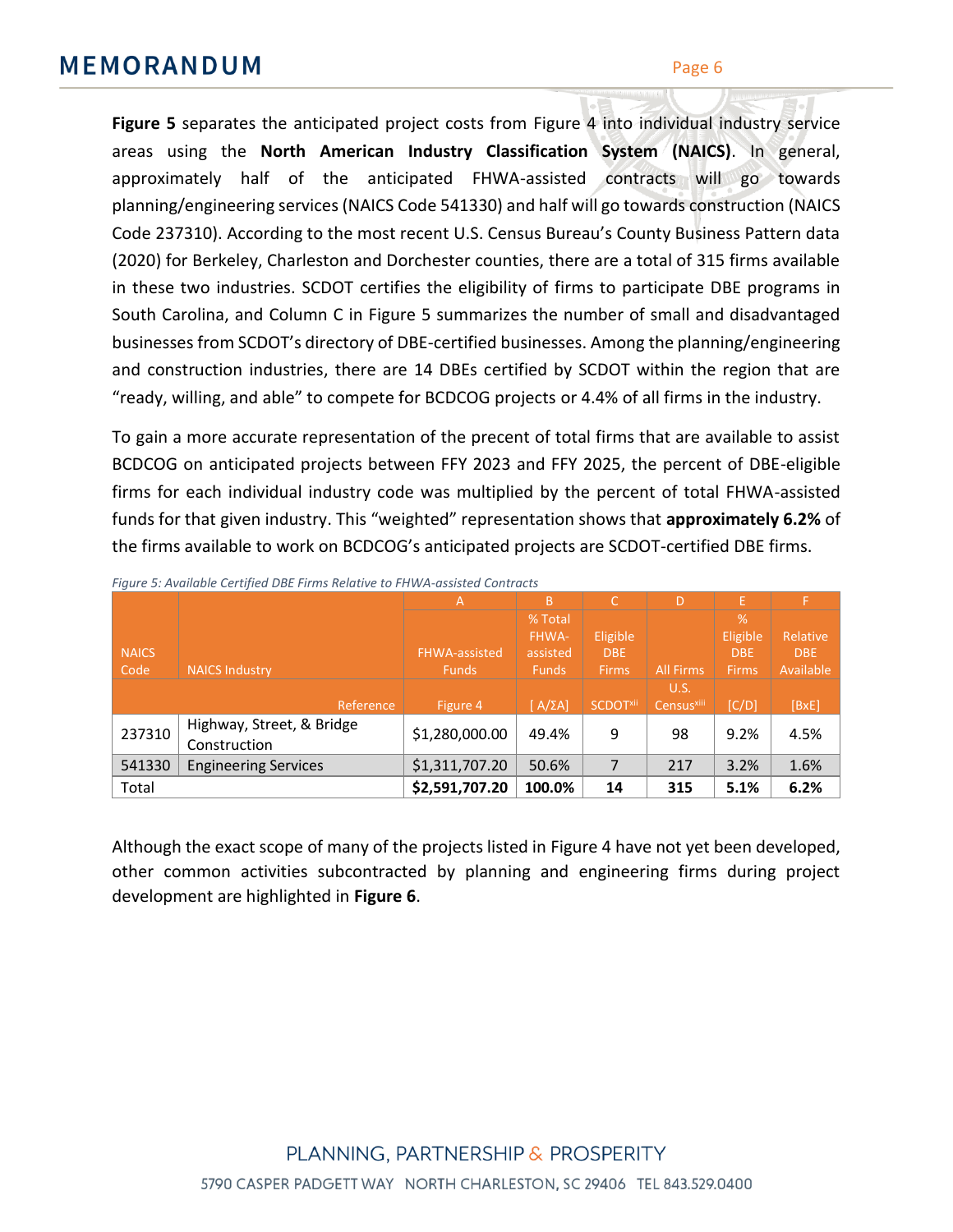<span id="page-7-0"></span>

| Figure 6: Available Certified DBE Firms for Common BCDCOG Activities |                                             |                                     |                  |  |
|----------------------------------------------------------------------|---------------------------------------------|-------------------------------------|------------------|--|
| <b>NAICS Code</b>                                                    | <b>NAICS Industry</b>                       | <b>Eligible DBE</b><br><b>Firms</b> | <b>All Firms</b> |  |
| 323111                                                               | <b>Commercial Printing Services</b>         | 0                                   | 21               |  |
| 541310                                                               | <b>Architectural Services</b>               | - 0                                 | 87               |  |
| 541340                                                               | <b>Drafting Services</b>                    |                                     | 9                |  |
| 541370                                                               | Surveying & Mapping                         | 4                                   | 22               |  |
| 541430                                                               | <b>Graphic Design Services</b>              | O                                   | 49               |  |
| 541613                                                               | <b>Marketing Consulting Services</b>        |                                     | 94               |  |
| 541620                                                               | <b>Environmental Consulting Services</b>    |                                     | 29               |  |
| 541820                                                               | <b>Public Relations Agencies</b>            |                                     | 19               |  |
| 541910                                                               | Marketing Research & Public Opinion Polling |                                     | 20               |  |
| 541930                                                               | Translation & Interpretation Services       |                                     | 6                |  |

#### **Step 2: Adjustment based on local knowledge**

To ensure that BCDCOG's participation goal accurately represents the participation U.S. DOT would expect absent the effects of discrimination, U.S. DOT encourages BCDCOG to go beyond the formulaic measurements of eligible firms shown in Step 1 by incorporating information about other conditions affecting small and disadvantaged businesses. U.S. DOT requires that any adjustments must be based on evidence, and the adjustments may take into account the proven capacity of locally-eligible firms to perform work on U.S. DOT-assisted contracts. BCDCOG's historic participation goals and actual usage provide helpful benchmarks for assessing the feasibility of the 6.0% goal discussed in Step 1. **[Figure 7](#page-7-1)** shows that BCDCOG's participation goal gradually increased from 3.0% in FFY 2009 to 5.0% in FFY 2020-2022. Over that time period, the type of contracting opportunities offered by BCDCOG have remained relatively consistent, with a large share of contracts for engineering, survey and mapping, and environmental consulting work. Because there is little anticipated change in the type of work being contracted, no adjustments are proposed based on historic DBE participation.

| <b>Evaluation Period</b> | <b>DBE Participation Goal</b> | <b>DBE Participation</b> | <b>Means</b>        |
|--------------------------|-------------------------------|--------------------------|---------------------|
| FFY 2009                 | $3.0%$ <sup>xiv</sup>         | $7.7%$ <sup>xv</sup>     | 100.0% Race-neutral |
| <b>FFY 2010</b>          | $3.0%$ <sup>xvi</sup>         | 7.7% <sup>xvii</sup>     | 100.0% Race-neutral |
| FFY 2011-2013            | $3.0%$ <sup>xviii</sup>       | 0.0%                     | 100.0% Race-neutral |
| FFY 2014-2016            | $3.4%$ <sup>xix</sup>         | 0.0%                     | 100.0% Race-neutral |
| FFY 2017-2019            | $3.5%$ <sup>xx</sup>          | $4.2%$ <sup>ix</sup>     | 100.0% Race-neutral |
| FFY 2020-2022            | 5.0%                          | 6.6%                     | 100.0% Race-neutral |
| FFY 2023-2025            | 6.0%                          | $\overline{\phantom{0}}$ | 100.0% Race-neutral |

<span id="page-7-1"></span>*Figure 7: Historic DBE Participation*

In addition to reviewing historic DBE participation, U.S. DOT allows BCDCOG to incorporate disparity studies that contain statistical and anecdotal evidence on the utilization of small and disadvantaged businesses in the region. No known disparity study has been conducted in BCDCOG's market area.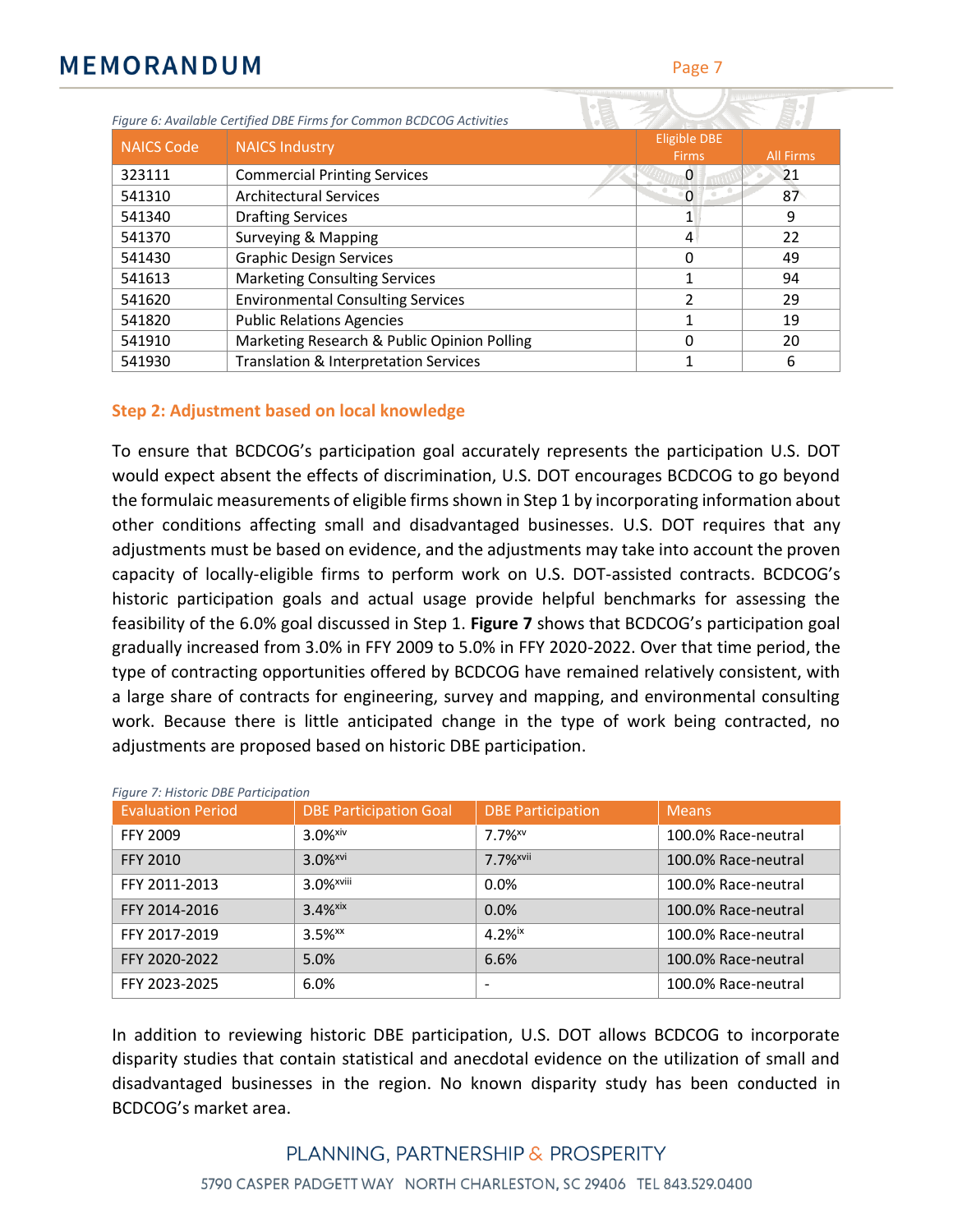#### **6.0% DBE Participation Goal (FFY23-FFY25)**

Based on this information, BCDCOG recommends increasing its DBE participation from 5.0% between FFY 2020 and FFY 2022 to **6.0% between FFY 2023 and FFY 2025**. BCDCOG will attempt to achieve this goal through race-neutral means and will track race-neutral DBE participation on all FHWA-assisted contracts.<sup>xxi</sup> For reporting purposes, race-neutral DBE participation includes, but is not limited to, the following:

- DBE participation through a prime contract obtained through customary competitive procurement procedures
- DBE participation through a subcontract on a prime contract that does not carry a DBE goal
- DBE participation on a prime contract exceeding a contract- or project-specific goal
- **DBE participation through a subcontract from a prime contractor that did not consider a** firm's DBE status in making the award.

Data will be maintained on DBE participation in fulfilling contracts with and without DBE goals between FFY 2022 and FFY 2025 to track progress towards BCDCOG's overall 6.0% DBE participation goal.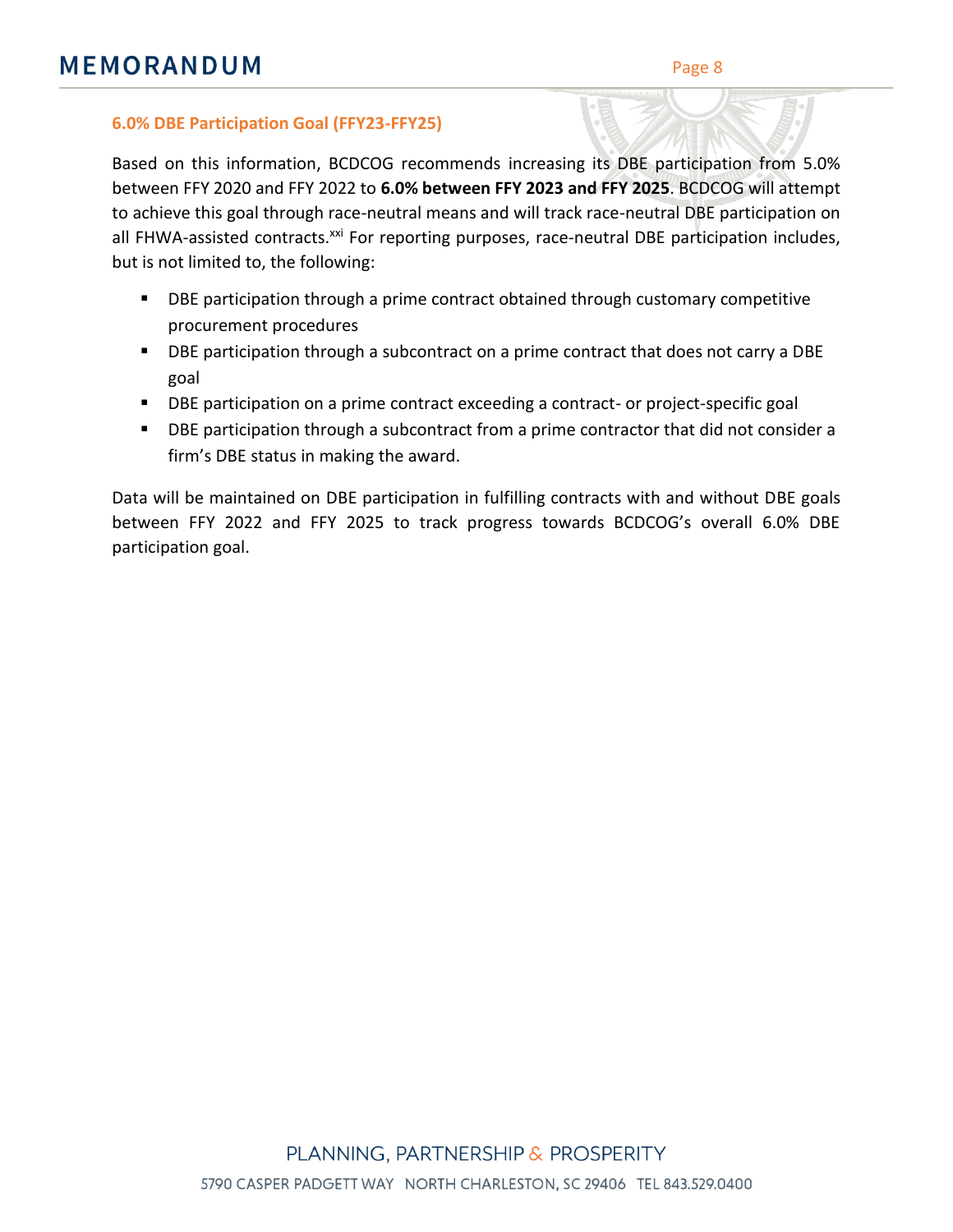#### Page 9

### **Appendix**

| Figure 8: Bike/Ped Safety (Professional Services), FFY 2022* |                   |             |            |                 |
|--------------------------------------------------------------|-------------------|-------------|------------|-----------------|
|                                                              |                   | Period 1    | Period 2   |                 |
|                                                              |                   | 10/1/21     | 4/1/22     | <b>FFY 2022</b> |
| Contractor (Task)                                            | <b>DBE Status</b> | $-3/31/22$  | $-9/30/22$ | Total           |
| Miovision (Professional Services)                            | No                | \$934.46    | <b>TBD</b> | \$934.46        |
| Miovision (Equipment)                                        | <b>No</b>         | \$7,032.00  | <b>TBD</b> | \$7,032.00      |
| EcoCounter (Equipment)                                       | No                | \$9,464.00  | <b>TBD</b> | \$9,464.00      |
| Total                                                        |                   | \$17,430.46 | <b>TBD</b> | \$17,430.46     |
|                                                              |                   | \$0.00      | <b>TBD</b> | \$0.00          |
| <b>DBE Participation</b>                                     |                   | $(0.0\%)$   |            | (0.0%           |

No FHWA-assisted funds were expended for this project during FFY 2020 or FFY 2021

*Figure 9: I-526 Commuter Services: Marketing (Professional Services), FFY 2020*

|                              |                   | Period 1   | Period 2    |                 |
|------------------------------|-------------------|------------|-------------|-----------------|
|                              |                   | 10/1/19    | 4/1/20      | <b>FFY 2020</b> |
| <b>Task</b>                  | <b>DBE Status</b> | $-3/31/20$ | $-9/30/20$  | <b>Total</b>    |
| <b>Equipment Maintenance</b> | No                | \$0.00     | \$23,535.00 | \$23,535.00     |
| <b>Miscellaneous</b>         | <b>No</b>         | \$0.00     | \$0.00      | \$0.00          |
| Total                        |                   | \$0.00     | \$23,535.00 | \$23,535.00     |
| <b>DBE Participation</b>     |                   |            | \$0.00      | \$0.00          |
|                              |                   |            | (0.0%       | $(0.0\%)$       |

*Figure 10: I-526 Commuter Services: Marketing (Professional Services), FFY 2021\**

|                              |                   | Period 1   | Period 2   |                 |
|------------------------------|-------------------|------------|------------|-----------------|
|                              |                   | 10/1/20    | 4/1/21     | <b>FFY 2021</b> |
| <b>Task</b>                  | <b>DBE Status</b> | $-3/31/21$ | $-9/30/21$ | <b>Total</b>    |
| <b>Equipment Maintenance</b> | No                | \$209.78   | \$16.03    | \$225.81        |
| <b>Miscellaneous</b>         | <b>No</b>         | \$14.85    | \$0.00     | \$14.85         |
| Total                        |                   | \$224.63   | \$16.03    | \$240.66        |
| <b>DBE Participation</b>     |                   | \$0.00     | \$0.00     | \$0.00          |
|                              |                   | $(0.0\%)$  | $(0.0\%)$  | $(0.0\%)$       |

\* No FHWA-assisted funds were expended for this project during FFY 2022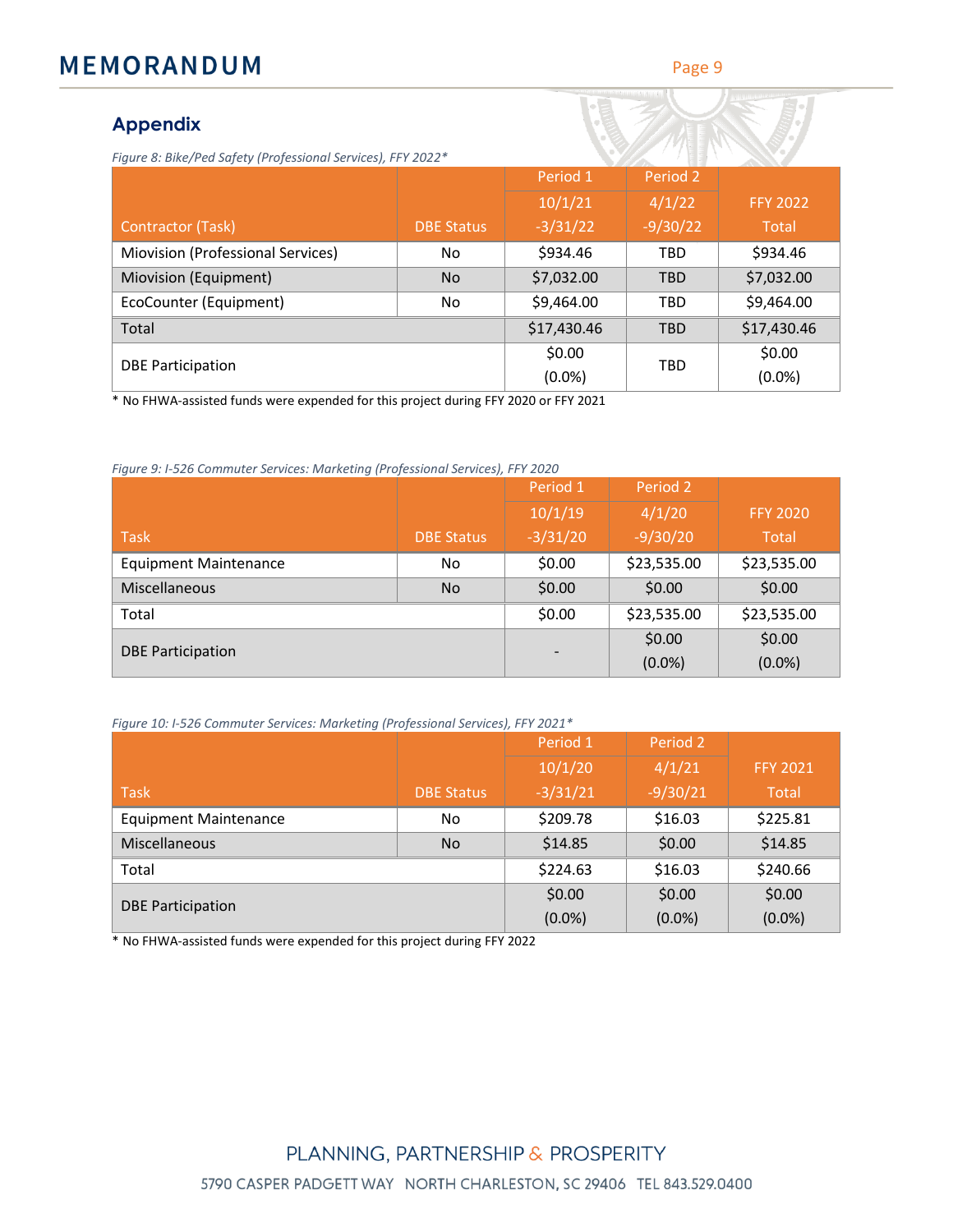Page 10

| Figure 11: Regional Freight Plan, FFY 2020 |                   |            |              |                 |
|--------------------------------------------|-------------------|------------|--------------|-----------------|
|                                            |                   | Period 1   | Period 2     |                 |
|                                            |                   | 10/1/19    | 4/1/20       | <b>FFY 2020</b> |
| Contractor (Role)                          | <b>DBE Status</b> | $-3/31/20$ | $-9/30/20$   | Total           |
| CDM Smith (Prime)                          | <b>Yes</b>        |            | \$187,066.23 | \$187,066.23    |
| Transystem (sub)                           | <b>No</b>         |            | \$5,973.67   | \$5,973.67      |
| Modern Mobility Partners, LLC (sub)        | <b>Yes</b>        |            | \$10,174.38  | \$10,174.38     |
| <b>Fixed Fee</b>                           | <b>No</b>         |            | \$16,813.32  | \$16,813.32     |
| Total                                      |                   |            | \$220,027.61 | \$220,027.61    |
| <b>DBE Participation</b>                   |                   |            | \$10,174.38  | \$10,174.38     |
|                                            |                   |            | $(4.6\%)$    | $(4.6\%)$       |

*Figure 12: Regional Freight Plan, FFY 2021\**

|                                     |                   | Period 1     | Period 2    |                 |
|-------------------------------------|-------------------|--------------|-------------|-----------------|
|                                     |                   | 10/1/20      | 4/1/21      | <b>FFY 2021</b> |
| Contractor (Role)                   | <b>DBE Status</b> | $-3/31/21$   | $-9/30/21$  | Total           |
| CDM Smith (Prime)                   | Yes               | \$88,847.90  | \$6,014.91  | \$94,862.82     |
| Transystem (sub)                    | <b>No</b>         | \$63,170.95  | \$8,211.86  | \$71,382.81     |
| Modern Mobility Partners, LLC (sub) | Yes               | \$18,163.01  | \$647.84    | \$18,810.85     |
| Fixed Fee                           | <b>No</b>         | \$6,513.09   | \$440.93    | \$6,954.02      |
| Total                               |                   | \$176,694.95 | \$15,315.54 | \$192,010.49    |
| <b>DBE Participation</b>            | \$18,163.01       | \$647.84     | \$18,810.85 |                 |
|                                     |                   | (10.3%)      | (4.2%)      | (9.8% )         |

\* No FHWA-assisted funds were expended for this project during FFY 2022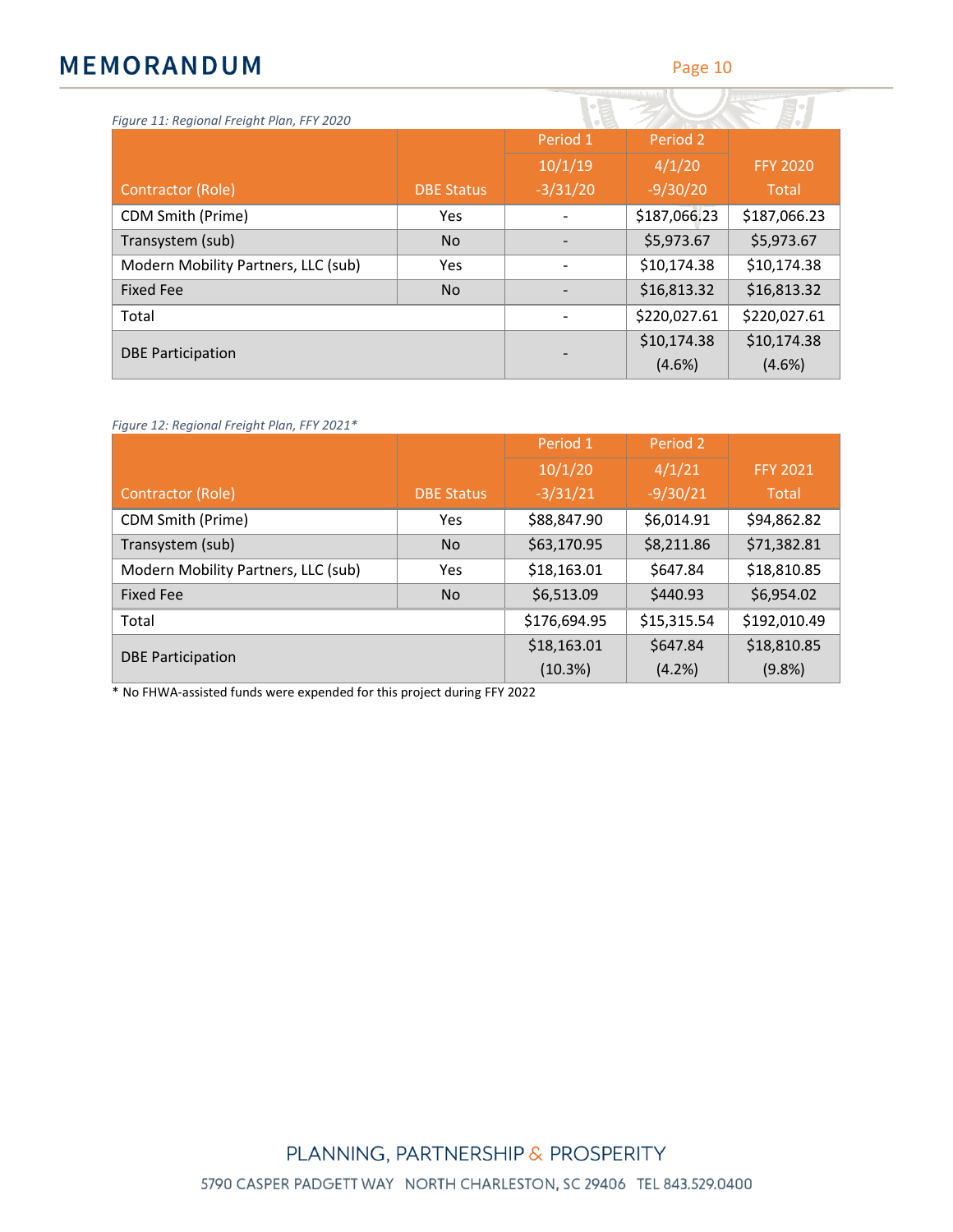| Figure 13: US-52 Corridor Study, FFY 2021* |                   |              |              |                 |
|--------------------------------------------|-------------------|--------------|--------------|-----------------|
|                                            |                   | Period 1     | Period 2     |                 |
|                                            |                   | 10/1/20      | 4/1/21       | <b>FFY 2022</b> |
| Contractor (Role)                          | <b>DBE Status</b> | $-3/31/21$   | $-9/30/21$   | Total           |
| STV (prime)                                | No                | \$162,389.46 | \$49,528.52  | \$211,917.98    |
| Three Oaks Engineering (sub)               | Yes               | \$13,081.46  | \$16,924.29  | \$30,005.75     |
| Civic Communications (sub)                 | Yes.              | \$1,682.00   | \$0.00       | \$1,682.00      |
| WSP (sub)                                  | <b>No</b>         | \$23,794.12  | \$54,778.18  | \$78,572.30     |
| Transystems (sub)                          | No                | \$46,696.77  | \$38,411.71  | \$85,108.48     |
| <b>Quality Counts (sub)</b>                | <b>No</b>         | \$25,332.80  | \$0.00       | \$25,332.80     |
| Total                                      |                   | \$272,976.62 | \$159,642.70 | \$432,619.31    |
|                                            |                   | \$14,763.46  | \$16,924.29  | \$31,687.75     |
| <b>DBE Participation</b>                   |                   | (5.4%)       | (10.6%)      | (7.3%)          |

\* No FHWA-assisted funds were expended for this project during FFY 2020

*Figure 14: US-52 Corridor Study, FFY 2022*

|                              |                   | Period 1    | Period 2   |                 |
|------------------------------|-------------------|-------------|------------|-----------------|
|                              |                   | 10/1/21     | 4/1/22     | <b>FFY 2022</b> |
| Contractor (Role)            | <b>DBE Status</b> | $-3/31/22$  | $-9/30/22$ | Total           |
| STV (prime)                  | No                | \$38,541.80 | <b>TBD</b> | \$38,541.80     |
| Three Oaks Engineering (sub) | <b>Yes</b>        | \$571.94    | <b>TBD</b> | \$571.94        |
| Civic Communications (sub)   | <b>Yes</b>        | \$0.00      | <b>TBD</b> | \$0.00          |
| WSP (sub)                    | <b>No</b>         | \$1,631.65  | <b>TBD</b> | \$1,631.65      |
| Transystems (sub)            | No                | \$1,254.17  | <b>TBD</b> | \$1,254.17      |
| <b>Quality Counts (sub)</b>  | <b>No</b>         | \$0.00      | <b>TBD</b> | \$0.00          |
| Total                        |                   | \$41,999.56 | <b>TBD</b> | \$41,999.56     |
| <b>DBE Participation</b>     |                   | \$571.94    | <b>TBD</b> | \$571.94        |
|                              |                   | $(1.4\%)$   |            | $(1.4\%)$       |